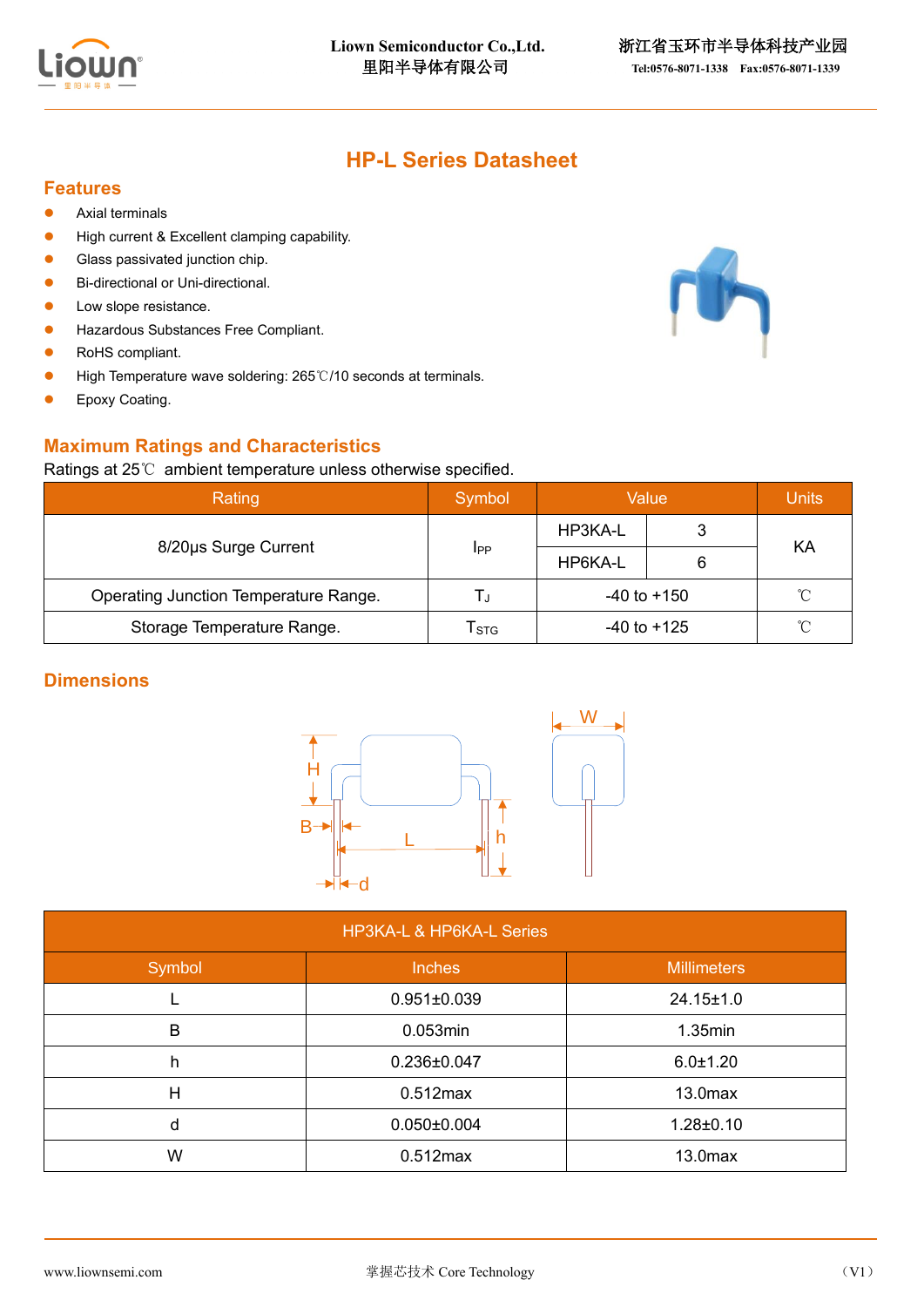

# **Electrical Characteristics**

| Part<br><b>Number</b> | <b>Reverse Stand-Off</b><br>Voltage |             | <b>Breakdown</b><br>Voltage            |             | <b>Test</b><br>Current | Current<br>Rating    | <b>Maximum</b><br>Energy | <b>Maximum</b><br><b>Clamping</b><br>Voltage | Reverse<br>Leakage        |
|-----------------------|-------------------------------------|-------------|----------------------------------------|-------------|------------------------|----------------------|--------------------------|----------------------------------------------|---------------------------|
|                       | $V_{AC}(V)$                         | $V_{DC}(V)$ | $\mathsf{V}_{\mathsf{BL}}(\mathsf{V})$ | $V_{BH}(V)$ | $I_T(mA)$              | $8/20\mu s$<br>pulse | 10/1000µs                | $V_C(V)$<br>@                                | $I_R(\mu A)$<br>$@V_{DC}$ |
| HP3KA-30CL            | 21                                  | 30          | 33.0                                   | 37.0        |                        | 3KA                  | 1200                     | 100                                          |                           |
| HF6KA-66CL            | 45                                  | 66          | 70.0                                   | 77.5        |                        | 6KA                  | 5200                     | 120                                          |                           |

Notes:1. TA=25℃ unless otherwise specified

2. Applying 8/20μs wave form pulse as defined in IEC61000-4-5

## **Ratings and Characteristic Curves (Ta=25**℃ **unless otherwise noted)**



Figure 3. Wave Soldering Temperature Profile